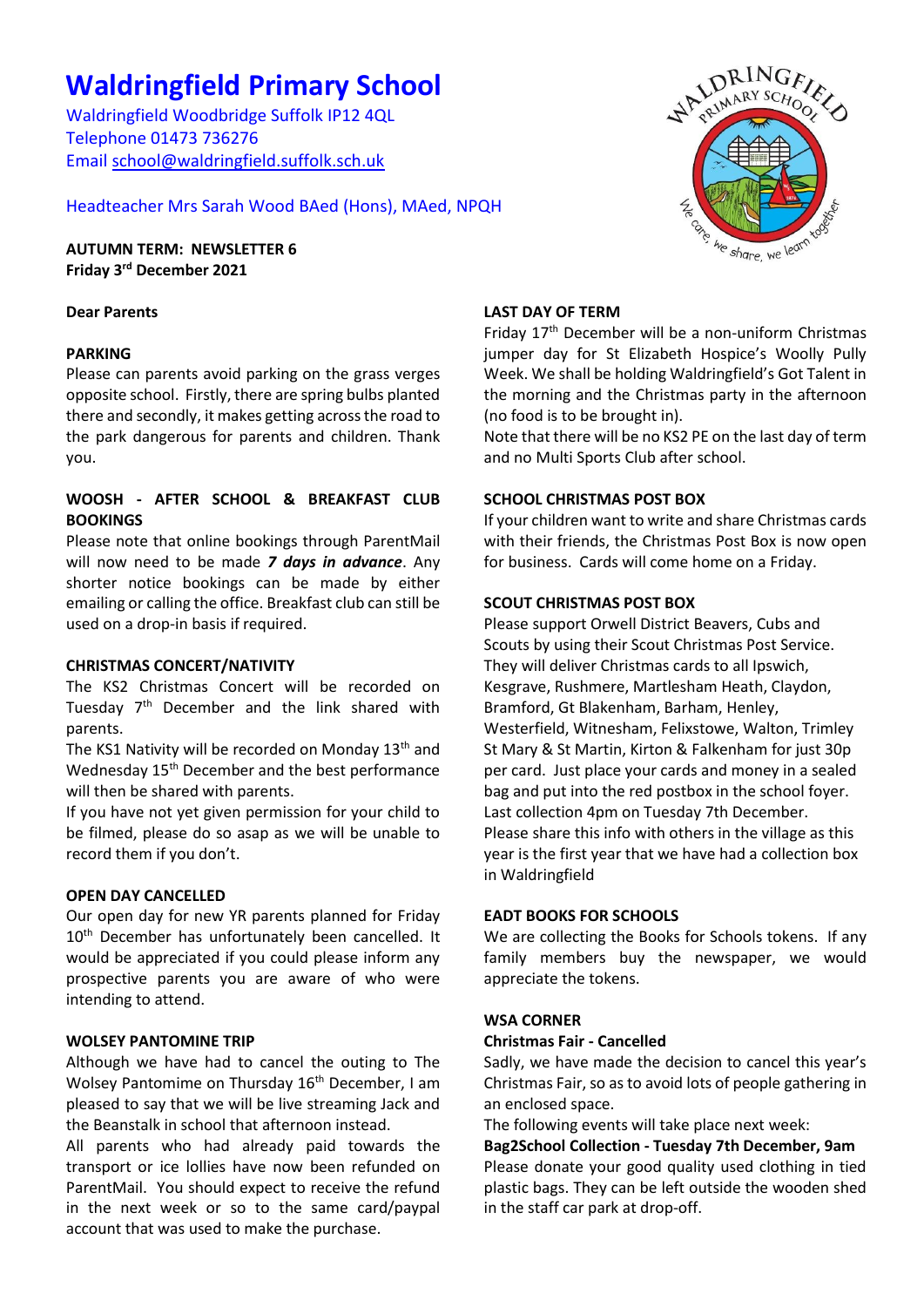## **Secret Christmas Present Shop - Wednesday 8th December**

This popular shop will be open to children during the school day. They will be able to choose and wrap gifts for their grown-ups. Each gift will cost £3 and we ask that you pre-pay in the ParentMail shop by Sunday 5th December.

## **Chocolate and Teddy Tombola – Thursday 9th December, 3.20pm**

Thanks to your generosity, we have lots of items ready to win on our popular stall, which will be held outdoors at school pick-up time. Tickets will cost 40p each or 3 tickets for £1. We can accept card payments for a minimum of £1.

## **Christmas Raffle - Friday 10th December – numbers to be drawn in school assembly**

Tickets are still available to purchase for £1 each on ParentMail.

1<sup>st</sup> prize: Luxury Food and Drink Hamper 2<sup>nd</sup> prize: Case of Prosecco 3<sup>rd</sup> prize: £30 Deben Inns Voucher

Plus many more wonderful prizes!

**WSA 50:50 Raffle Winner for November**: Sarah Jassat

# **ROYAL BRITISH LEGION POPPY APPEAL**

We raised a magnificent £123.25 for the RBL following sales of the poppy bracelets and stationery.

# **ELECTRONIC MAGAZINES**

Below is the link to Raring2Go which is full of ideas for the Christmas holidays to keep the family entertained: https://bit.ly/3HN3HTN

## **STAR OF THE WEEK AWARDS**

Hedgehogs: Ava Clarke for her beautiful three bears drawing and Harry Griffiths for telling us about meteors and making one!

Squirrels: Issy Stock for her wonderfully detailed letter to the Queen, and Joshua Peasey for being such an enthusiastic and positive member of Squirrels classalways smiling!

Badgers: Oscar Dishington for working hard, making us smile and asking great questions, and Noah Peasey for using his imagination so well when writing his Roman Adventure and always working so hard.

Owls: Harry Gooden for showing such enthusiasm for our class book, and Emily Stannard for being so supportive to our house members. Such a good role model.

## **BRONZE ACORN AWARDS**

Ethan Haden-Scott, Alfie Amass, Ava Clarke, Harry Griffiths, Jack Griffiths, Millie Miles, Max Rogers, Otis Garnham, Solomon Cooney, Daniel Kearton.

## **SILVER ACORN AWARDS**

Ollie Winchester, Elsa Stock, Noah Peasey, Benjamin Wood, Blake Booth.

## **GOLDEN LEAVES**

Lauren Stanley for letting a staff member know the gate was open, Oscar Dishington for being kind and thoughtful to another member of his class, Harry Thomson for being really kind to Milly when she got hurt, Thomas Love for picking up someone else's coat, Flora Dishington and Tabitha-Grace Goode for picking up other people's rubbish, Alice Kearton for helping another child with their things before getting herself ready at the end of the day, and Max Rogers for asking an adult how they are.

## **MIDDAY SUPERVISORS' AWARD**

Alba Roper for always being happy and willing to chat to whoever is at her table, and Taylor Boardley for helping tidy up trays and always being polite.

## **COOK'S AWARD**

Nellie Smith for trying school lunches, Harry Thomson for being helpful at lunchtime, Ezra Damoah-Green for always being polite and Sophia Nelli for trying school lunches.

## **WALDRINGFIELD ACHIEVEMENTS**

Theo Green, Joy-Sunny Garnham, Joshua Peasey, Eddie Collins-Owen, Matilda Webber, Millie Miles and Theo Green received a 'wow' award from Miss Catton for being on blue ten times.

Golden Mile Initiative –

Bronze 10 Miles: Betty Leeder, Amiah Oldfield, Florence Pethybridge, Jessica Todd Silver 25 Miles: Keira Vinyard Gold 50 Miles: Harry Clarke Emerald 75 Miles: Poppy Booth Ruby 100 miles: Harry Gooden

## **OUTSIDE WALDRINGFIELD ACHIEVEMENTS**

Chloe Dale for achieving Level Two (Bronze) for Care and Riding at Gym-Khana. Blake Booth for winning the Sandbox Challenge and Auto Club Champion. Alba Goody has raised £2,030 for her charity haircut so far.



# **Suffolk County Council**

The school is committed to safeguarding and promoting the welfare of children. We expect all staff and volunteers to share this commitment